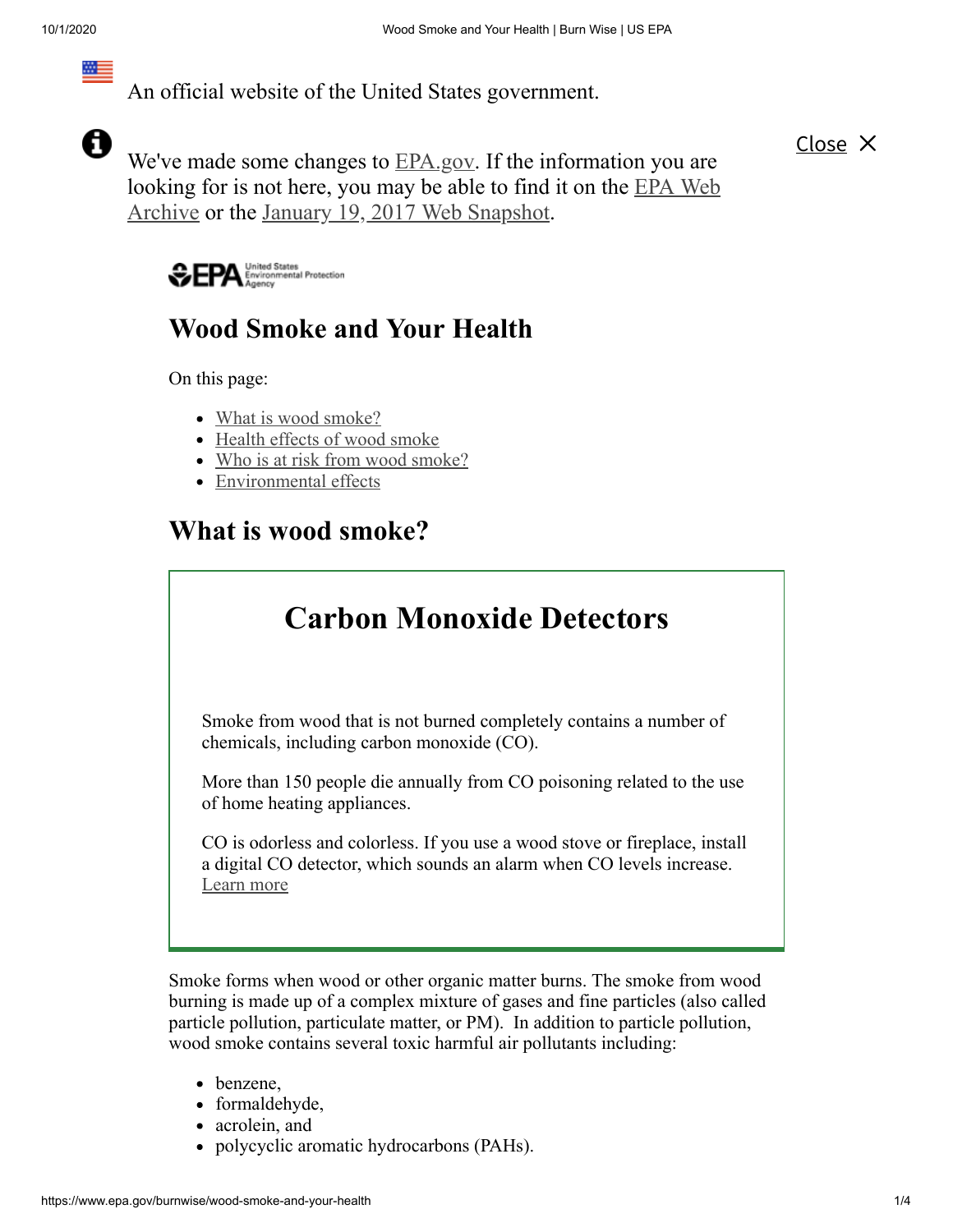The more efficiently you burn wood (e.g., using an EPA-certified wood stove and dry, seasoned wood) the less smoke is created.

## <span id="page-1-0"></span>**Health effects of wood smoke**



Click on image to enlarge

Smoke may smell good, but it's not good for you. The biggest health threat from smoke is from fine particles, also called fine particulate matter or PM2.5. These microscopic particles can get into your eyes and respiratory system, where they may cause burning eyes, runny nose, and illnesses, such as bronchitis.

Fine particles can make asthma symptoms worse and trigger asthma attacks. Fine particles can also trigger heart attacks, stroke, irregular heart rhythms, and heart failure, especially in people who are already at risk for these conditions.

Learn more about the <u>health and environmental effects</u> of fine particles.

## <span id="page-1-1"></span>**Who is at risk from wood smoke?**

## **Smoke Detectors**

Each year, about 3,000 people die in residential fires in the U.S. – mainly from smoke inhalation. A properly installed and maintained smoke alarm is one of the best and cheapest ways to be warned early of a potentially deadly fire.

Wood smoke can affect everyone, but the populations known to be at greater risk include: children, teenagers, older adults, people with lung disease -- including asthma and COPD, people with heart disease, outdoor workers, and people of low socioeconomic status, including those who are homeless and with limited access to medical care. Research indicates that obesity or diabetes may also increase risk. New or expectant mothers may also want to take precautions to protect the health of their babies, because some studies indicate they may be at increased risk.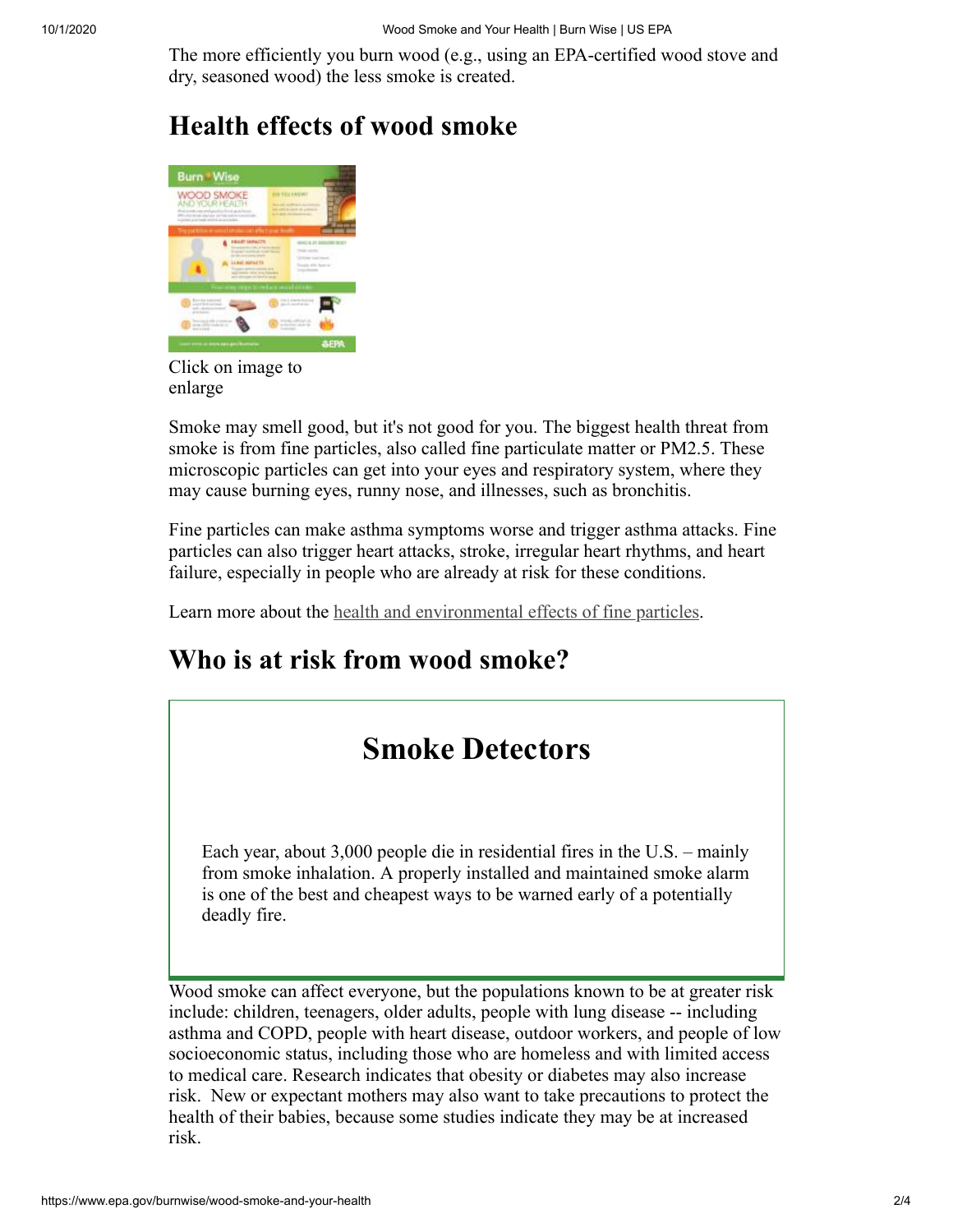It's important to limit your exposure to smoke—especially if you are more susceptible than others:

If you have heart or lung disease, such as congestive heart failure, angina, chronic obstructive pulmonary disease, emphysema or asthma, you may experience

| <b>Related Information</b>                        |
|---------------------------------------------------|
|                                                   |
|                                                   |
| <b>Components of wood smoke</b>                   |
| o Particle pollution                              |
| <b>•</b> Benzene                                  |
| o Formaldehyde                                    |
| o Acrolein                                        |
| o PAHs                                            |
| <b>Health resources</b>                           |
| • How smoke from fires can affect your health     |
|                                                   |
| <b>EXIT</b><br>o How wood smoke harms your health |
|                                                   |
| <b>Asthma resources</b>                           |
| o EPA Asthma website                              |
| o CDC Asthma website                              |
| EXIT<br>o NoAttacks.org                           |
| <b>Outreach materials</b>                         |
| o Burn Wise Awareness Kit                         |
| o Wood Smoke and Asthma Videos                    |
|                                                   |
|                                                   |
|                                                   |

health effects earlier and at lower smoke levels than healthy people.

- Older adults are more likely to be affected by smoke, possibly because they are more likely to have chronic heart or lung diseases than younger people.
- Children also are more susceptible to smoke for several reasons:
	- o their respiratory systems are still developing,
	- o they breathe more air (and air pollution) per pound of body weight than adults, and
	- $\circ$  they are more likely to be active outdoors.

[Learn how to reduce wood smoke and lower your risk](https://www.epa.gov/burnwise/learn-you-burn-wood-what-you-can-do).

### <span id="page-2-0"></span>**Environmental effects of wood smoke**

The particles in wood smoke can [reduce visibility \(haze\).](https://www.epa.gov/visibility) Particles can also create environmental and aesthetic damage in our communities and scenic areas – like national parks.